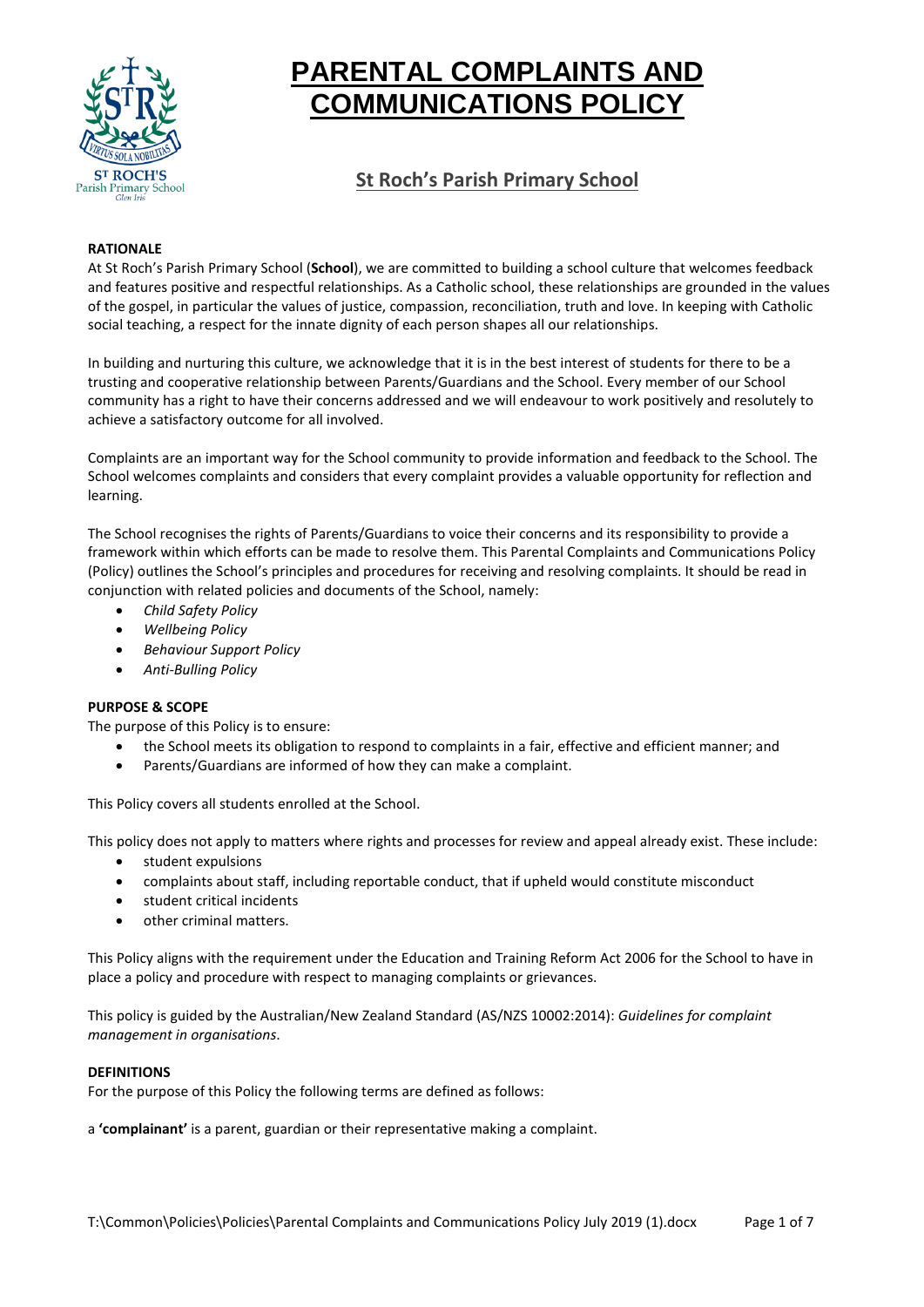a **'complaint'** is an expression of dissatisfaction made to or about the School, related to its services, employees or the handling of a complaint, where a response or resolution is explicitly or implicitly expected or legally required. For example:

*Samantha hasn't been placed in a room with her friends on school camp for the past two years. I appreciate room allocation can be a difficult task for the school but could you please keep this in mind when placing Samantha in a room on this year's camp.* 

a complaint is considered to be 'resolved' when the Complainant and the School agree on an appropriate response or remedy

a complaint is considered to be 'finalised' when the School has made a final determination on the matter after exhausting the processes set out in this Policy

a complaint is considered to be 'unresolved' when agreement cannot be reached on a course of action and/or a remedy, or if the remedy cannot be implemented.

a **'dispute'** is when an unresolved complaint is escalated internally or externally, or both.

a **'parent'** includes:

- a person who has parental responsibility for 'major long term issues' as defined in the *Family Law Act 1975 (Cth)*
- a person appointed as 'guardian' pursuant to the *Children Youth and Families Act 2005 (Vic)*
- an informal carer with whom the child normally or regularly resides, and who has day-to-day care and control of the child

# **GUIDING PRINCIPLES**

- *Student Focused* The School is open to feedback including complaints and will show a commitment to resolving complaints with the educational wellbeing of students as the first priority.
- *People Focused* The School has a people focused and proactive approach to seeking and receiving feedback and complaints and demonstrates a strong commitment to addressing issues raised within a reasonable timeframe.

Complainants will be treated with respect, and they will be actively involved in the complaints process as far as practicable and appropriate in the circumstances.

- *No Detriment to Complainant* All reasonable steps will be taken to ensure that Complainants are not adversely affected because of a complaint made by them or on their behalf.
- *Visibility and Transparency* The School will ensure that information about how and where a complaint may be made to or about the School is well publicised.
- *Accessibility* The School will ensure the complaints process is accessible to everyone, particularly Complainants who might require assistance. The School will provide support to Complainants to make a complaint where necessary. Complainants may have a support person present with them when making a complaint as long as the School is notified in advance.
- *No Cost* Complainants will not be charged a fee to complain.
- *Continual Improvement* Complaint procedures will be regularly reviewed for improvement. Complaint data and feedback should be used to identify recurrent themes and to implement improvement measures where a need is identified.

# **EXPECTATION OF COMPLAINANTS**

# **General Expectations**

In making a complaint, the School requests and expects Complainants will:

- raise the concern or complaint as soon as possible after the issue has arisen
- communicate and respond in ways that are constructive, fair and respectful
- provide complete and factual information about the concern or complaint
- observe confidentiality and a respect for sensitive issues
- act in good faith to achieve an outcome acceptable to all parties
- have realistic and reasonable expectations about possible outcomes/remedies.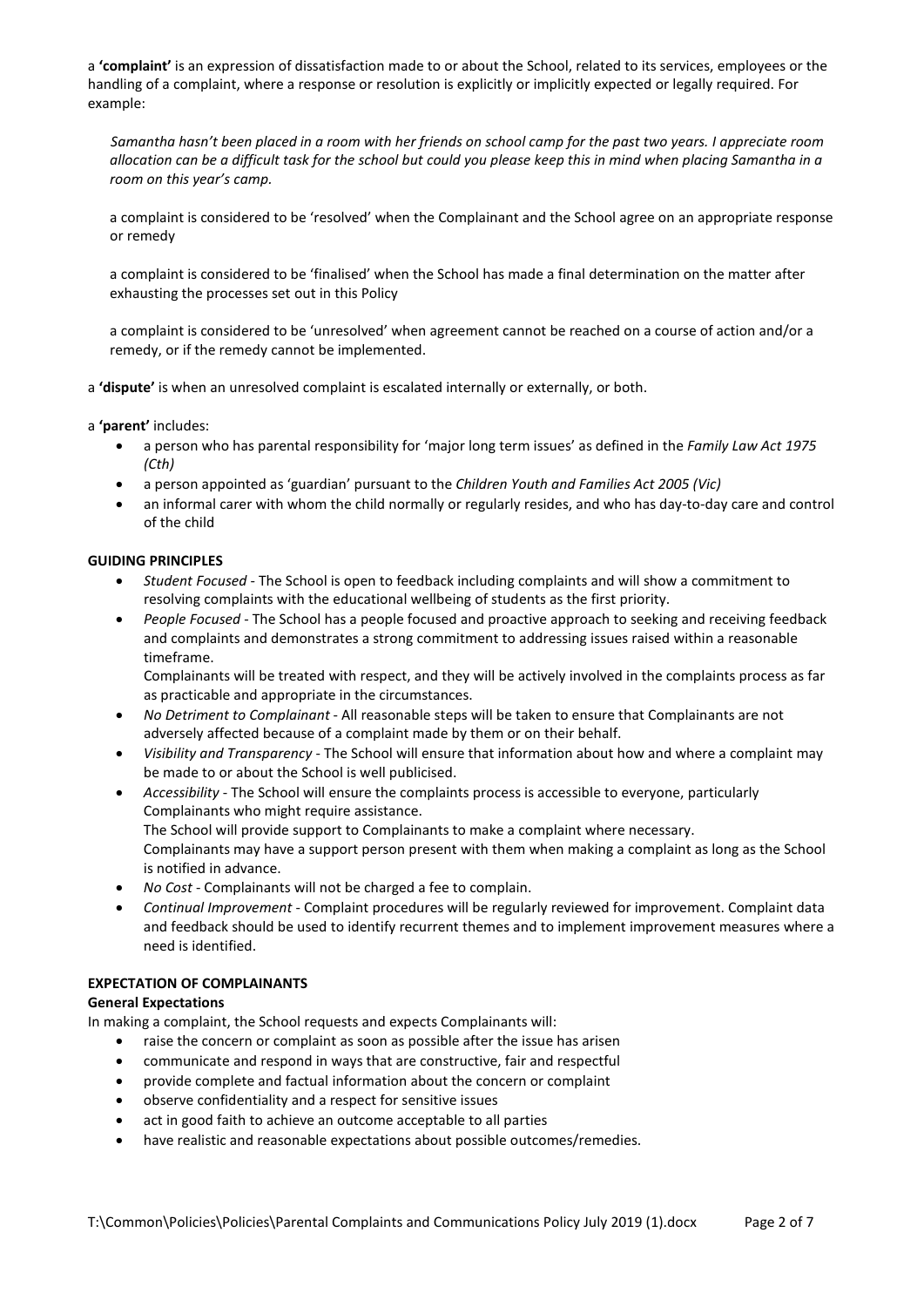If your concern/complaint relates to your child's treatment by another student or students while at School, the School expects that you will refer your complaint directly to the School, via your child's class teacher. **Under no circumstances should a Parent/Guardian approach another student at any time to discuss the issue or chastise him or her**. Direct contact with other Parents/Guardians to resolve the matter is also discouraged if the complaint pertains to issues or incidents that have arisen at the School.

# **Unreasonable Conduct by Complainants**

All complaints should be considered in accordance with this Policy, including when Complainant behaviour is thought to be unreasonable.

While the School considers a range of factors and views, it may at any point in the process outlined in this Policy consider a Complainant's behaviour to be unreasonable. In these circumstances, it is appropriate for the School to communicate the basis on which the conclusion was made to the Complainant in writing. The School may also indicate an acceptable procedure for future communication with the Complainant about their complaint.

A small number of complainants can act quite unreasonably in seeking to have their concerns addressed by the School. For example, they might be aggressive and verbally abusive towards School employees. They might threaten harm and violence, bombard the School with unnecessary and excessive phone calls and emails, make inappropriate demands on time and resources, and refuse to accept the School's decisions and recommendations in relation to their complaints. When complainants behave in these ways, the School may consider their conduct to be unreasonable.

Complainant conduct is likely to be unreasonable where it involves behaviour which, because of its nature or frequency, raises substantial health, safety, resource or equity issues for the School, its employees, other students, Parents/Guardians or the Complainants themselves.

This behaviour may be transient, and definitions of 'unreasonable' apply to the behaviour rather than the person. An individual may exhibit unreasonable behaviour on one or more occasions, but this does not mean they will be permanently deemed an 'unreasonable person'. Principles of fairness and equity still apply.

Such unreasonable conduct by Complainants does not preclude valid issues being addressed by the School.

Examples of conduct that could either in isolation or taken together, constitute unreasonable Complainant conduct include the following:

- *unreasonable persistence*. For example, making excessive numbers/volumes of telephone calls, emails, letters, and supplying excessive volumes of paperwork, in support of their complaint (when requested not to), or refusing to accept the decision of the decision maker based solely on the fact it was not in the Complainant's favour.
- *unreasonable demands*. For example, demanding a different outcome without demonstrating that the original decision was wrong, making unreasonable demands generally (for example - requesting a child be moved to another class).
- *unreasonable lack of cooperation*. For example, failing or refusing to identify the issue of complaint (where the Complainant is capable of identifying the issue) or providing disorganised information (where the Complainant is capable of organising the information).
- *unreasonable arguments*. For example, expressing irrational claims/beliefs/conspiracy theories, making vexatious complaints, or illogically or unrealistically denying any responsibility for actions or inaction.
- *unreasonable behaviour*. For example, making threats of harm to self, complaint handlers or third parties, making baseless attacks on the intentions, motivations, ethics or conduct of complaint handlers, using abusive language that goes beyond what is reasonable to expect a complaint handler to put up with, expressing unreasonable anger, aggression or violence, or lying or being intentionally misleading.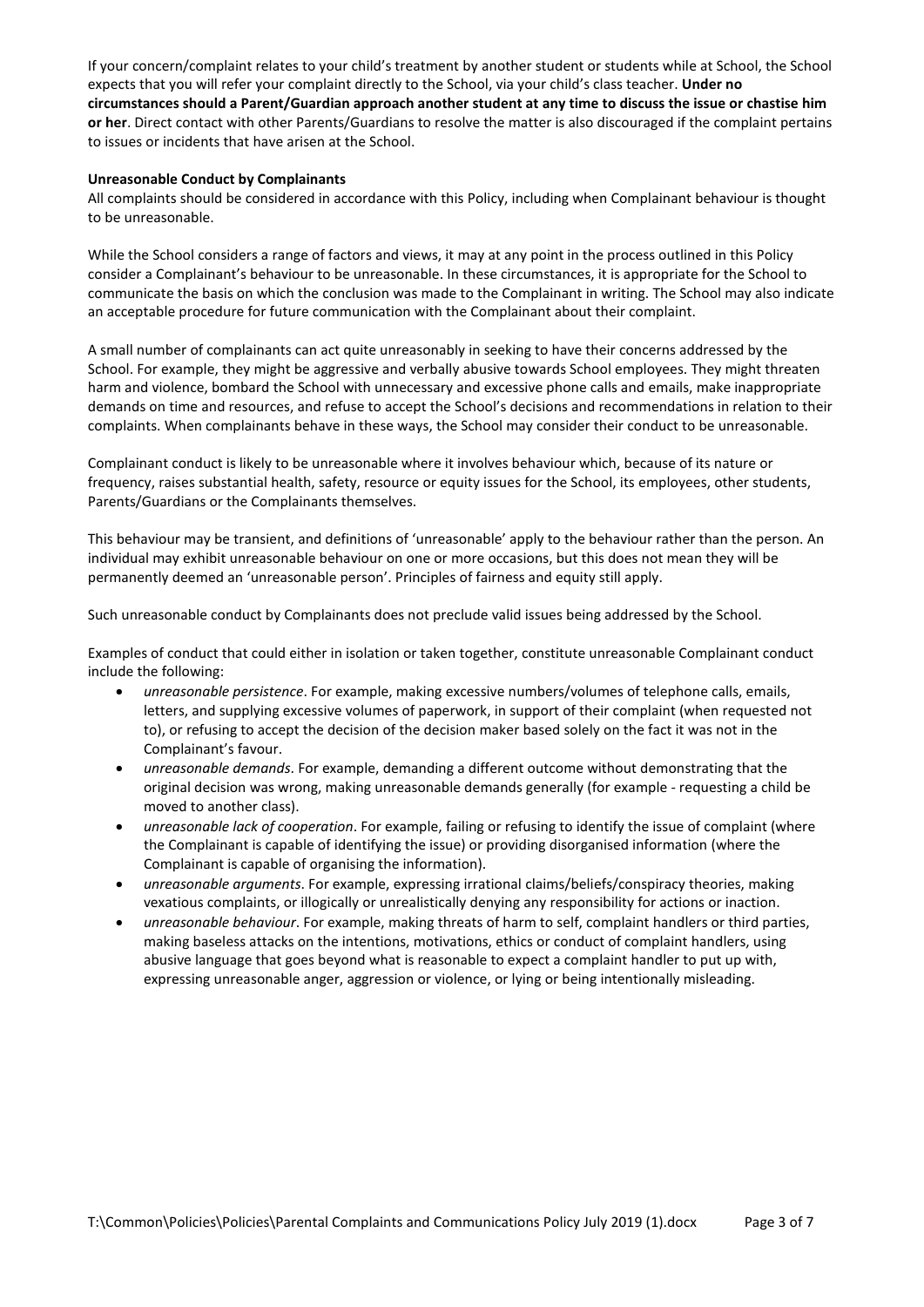Parents/Guardians should utilise the 'Parental Complaints Flowchart' below when making a complaint: Parents/Guardians should communicate with the School by telephoning, visiting and/or emailing:



# **Parental Complaints Flowchart**

Refer to the Catholic Education Melbourne Complaints Policy

- 1. The student's classroom teacher, in relation to learning issues and incidents that happened in their class. Parents/Guardians must not walk through the school to approach the teacher unannounced
- 2. The Deputy Principal, if students from several classes are involved
- 3. The Principal, about issues relating to school policy, school management, staff members or very complex student issues
- 4. If you are not sure who to contact, contact the school on (03) 9885 7704 or [office@srgleniris.catholic.edu.au](mailto:office@srgleniris.catholic.edu.au)
- 5. Concerns or complaints must not be raised through social media platforms. The School expects a person making a comment, raising a concern or complaint to:
	- Do so promptly, as soon as possible after the issue occurs
	- Provide complete and factual information about the concern or complaint, preferably in writing if it is a complex issue (*See example at Appendix 1*)
	- Maintain and respect the privacy and confidentiality of all parties
	- Acknowledge that a common goal is to achieve an outcome acceptable to all parties
	- Act in good faith, and in a calm and courteous manner
	- Show respect and understanding of each other's point of view and value difference, rather than judge and blame
	- Recognise that all parties have rights and responsibilities which must be balanced.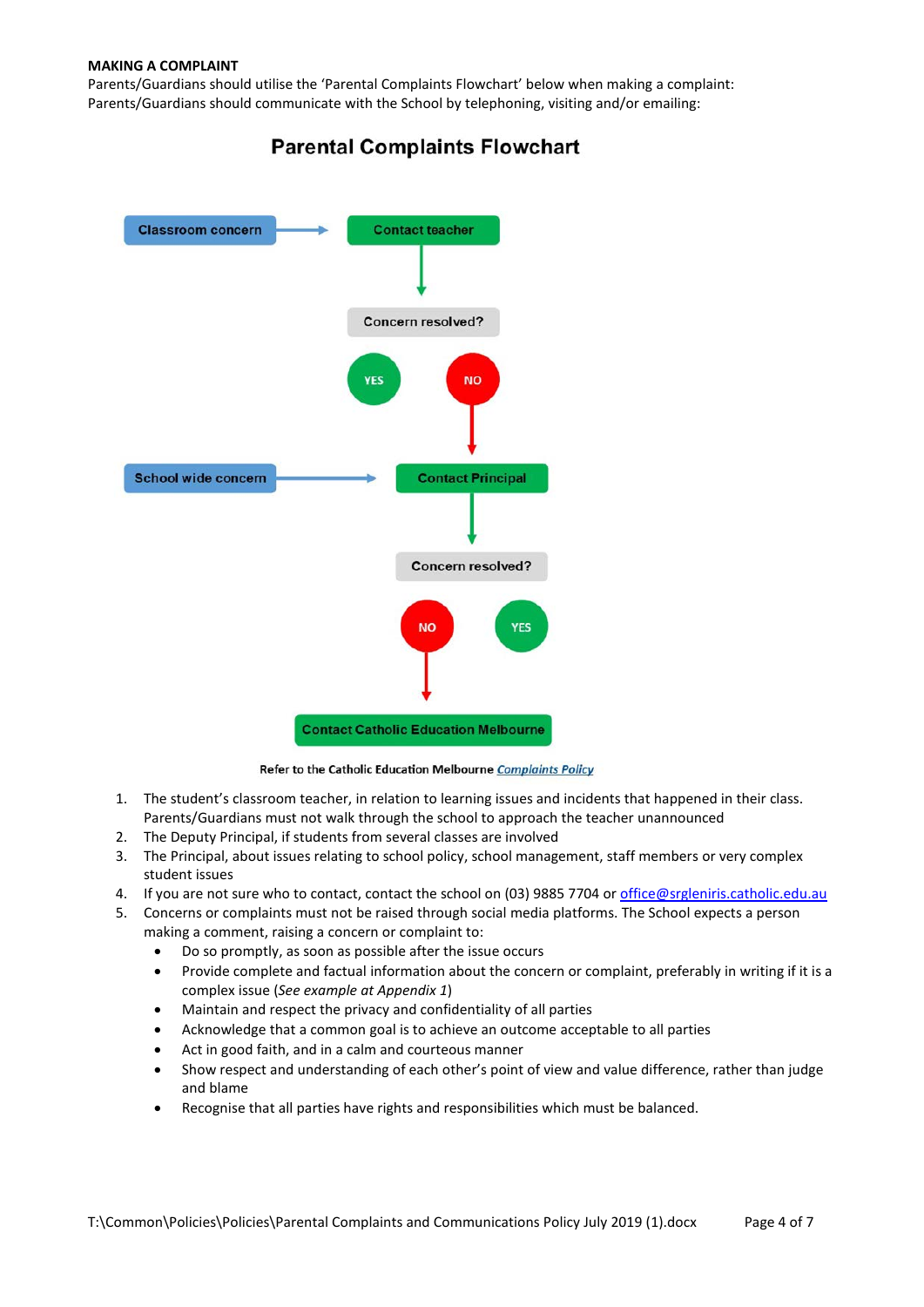### **Students with a Disability**

Students with disabilities have rights under the *Disability Discrimination Act 1992 (Cth)*, the *Disability Standards for Education 2005 (Cth)* and the *Equal Opportunity Act 2010 (Vic)* to access their education on the same basis as their peers, including the right to reasonable adjustments.

As with all complaints to which this Policy applies, Complainants should raise any concerns or complaints regarding the treatment of a student with a disability with the School in the first instance.

The School also recognises that parents of students with a disability can raise complaints or concerns regarding a student with a disability in a number of forums, including:

- the Australian Human Rights Commission in relation to complaints regarding compliance with the *Disability Discrimination Act* or the Disability Standards for Education
- the Victorian Equal Opportunity and Human Rights Commission in relation to complaints regarding compliance with the *Equal Opportunity Act*
- Catholic Education Melbourne

# **MANAGING COMPLAINTS**

Best practice dictates that an effective complaint management system incorporates levels of complaint management.

The aim is to resolve the majority of complaints at the first level – the classroom teacher. At each level, either the Complainant or the School can decide to escalate the issue to a higher level. The level of escalation should be relative to the seriousness of the complaint and the nature of previous contact the Complainant has had with the School.

# **Frontline Complaint Handling – Early Resolution**

The majority of complaints will be addressed at this level by the classroom teacher where appropriate. This will allow minor complaints to be brought to an early resolution.

#### **Internal Assessment, Investigation, Facilitated Resolution or Review**

Although the classroom teacher should be able to resolve many complaints, the seriousness of some complaints or a Complainant's dissatisfaction with how their matter has been dealt with may warrant the complaint being dealt with by the Deputy Principal or Principal. This level of complaint handling may provide the following:

- a) *Internal assessment*. The information provided by the Complainant will be assessed to determine whether, and if so how, the complaint can be dealt with by the School. Such an assessment may consider such issues as:
	- the nature and seriousness of the matters alleged
	- the Complainant's desired outcome
	- whether there is any utility in taking the matter further
	- the adequacy of the information provided
	- the options available to address the Complainant's concerns
	- the appropriate level at which the matters alleged or complained about can be addressed by the School
- b) *Internally facilitated resolution*. Where the Deputy Principal or Principal of the School talks with a Complainant (or an agreed independent mediator talks with representatives of both parties) to see if some form of mutually acceptable resolution can be achieved.
- c) *Internal investigation*. Investigating allegations that raise significant issues for either the School or Complainant. Depending on the circumstances, such investigations may be undertaken by the Deputy Principal, Principal, a delegate or an external investigator under contract.
- d) *Internal review*. The Parish Priest may review a decision of the Principal.

# **External Complaint Escalation**

When a Complainant is dissatisfied with the outcome of an internal assessment, investigation, review or resolution process, referral to Catholic Education Melbourne may be appropriate. Dissatisfied Complainants will be referred to Catholic Education Melbourne in accordance with their *[Complaints Policy](https://www.cem.edu.au/About-Us/Policies/Complaints.aspx)*. Complainants should contact the Catholic Education Melbourne, Eastern Region Office on (03) 9427 6400.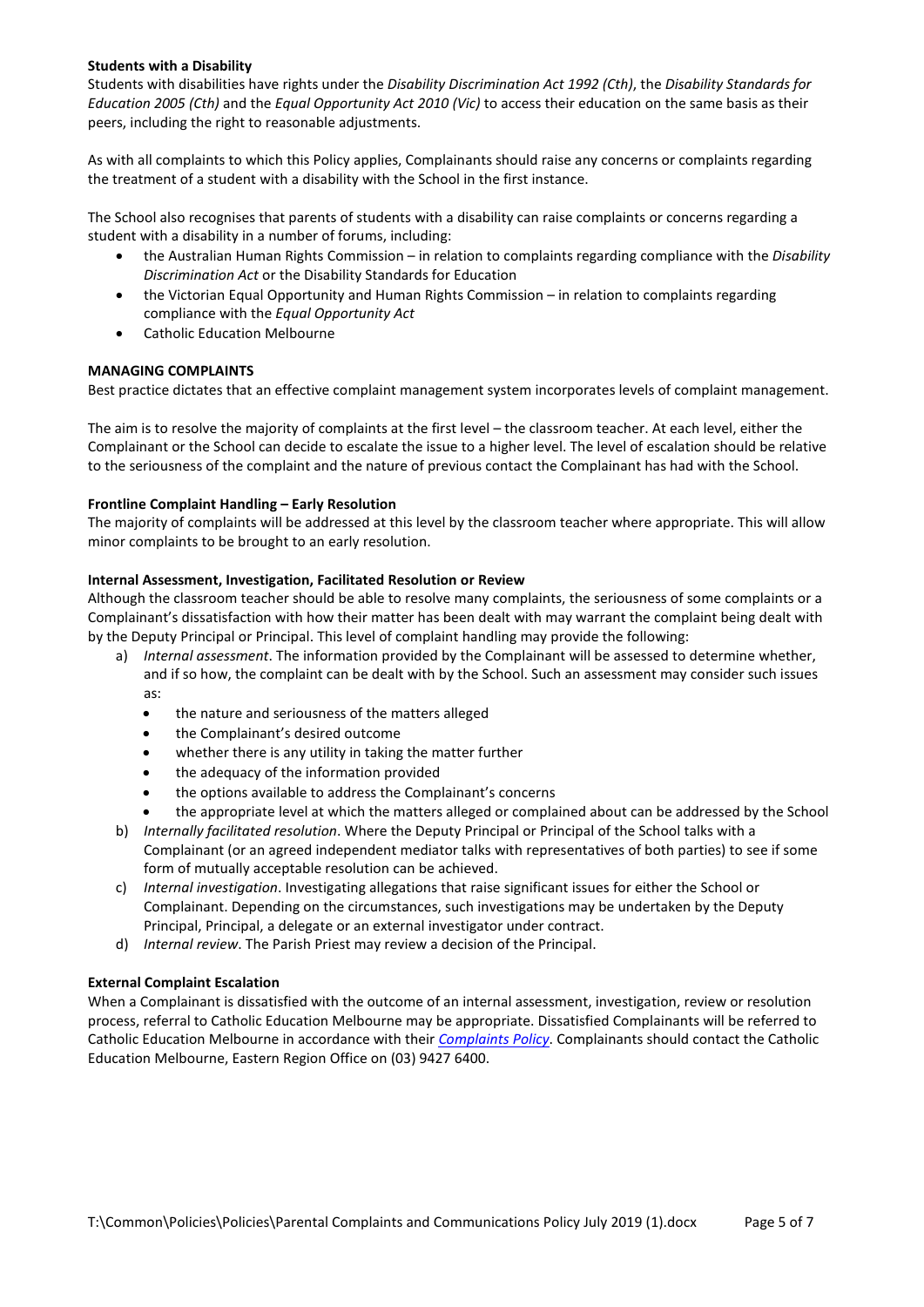#### **Responsiveness**

- The School will promptly acknowledge each complaint received. The School will assess complaints and give appropriate priority in accordance with the urgency of the issues raised.
- Complainants will be advised, as soon as practicable, where the School is unable to deal with either part or all of their complaint.
- The School will endeavour to deal with complaints effectively.
	- The School will actively manage the expectations of Complainants through advising Complainants about: ‒ the complaint process
		- the expected timeframes for its actions
		- ‒ their likely involvement in the process
		- ‒ the possible or likely outcome of their complaint, where practicable

#### **Objectivity and Fairness**

Each complaint will be managed in an objective and unbiased manner.

Conflicting interests should not interfere with or be perceived to interfere with the management and resolution of complaints.

#### **Equity**

All complaints should be addressed in an equitable manner and in accordance with this Policy, including when a Complainant's behaviour is thought to be unreasonable.

#### **Privacy and Disclosure**

Personally identifiable information about any person should only be disclosed or used in compliance with all relevant privacy laws and ethical obligations when managing a complaint.

#### **Communication**

- The School will actively communicate its progress to the Complainant, particularly where progress has been delayed.
- The School will communicate the outcome of the complaint to the Complainant in a manner which is mindful of the privacy of all parties, including other students.
- As far as possible, communication with the Complainant will focus on the actions of the School as a whole and how that may have affected the Complainant.
- If any adverse findings are made about a particular employee or student, the School will consider whether privacy obligations impact on what information could be given to the Complainant.

#### **Anonymous Complaints**

The School will consider all complaints. However, it may not be able to fully consider a complaint if it cannot effectively liaise with the Complainant. Furthermore, anonymous complaints raise natural justice issues for respondents who have a right to know particulars of the allegations made against them.

#### **EVALUATION**

This policy will be reviewed with staff, student, parent and community input as part of the school's three year review cycle.

#### **Staff Members Involved:**

Simon Davies (Safeguarding Services), Richard Jacques, Angie Mastoras, Leadership Team and Staff

**Date Of Ratification** 2014

# **Date of Review**

November 2017 August 2019

*All students attending St Roch's Parish Primary School have the right to feel safe. The care, safety and wellbeing of children and young people is a fundamental responsibility of all within our school.*